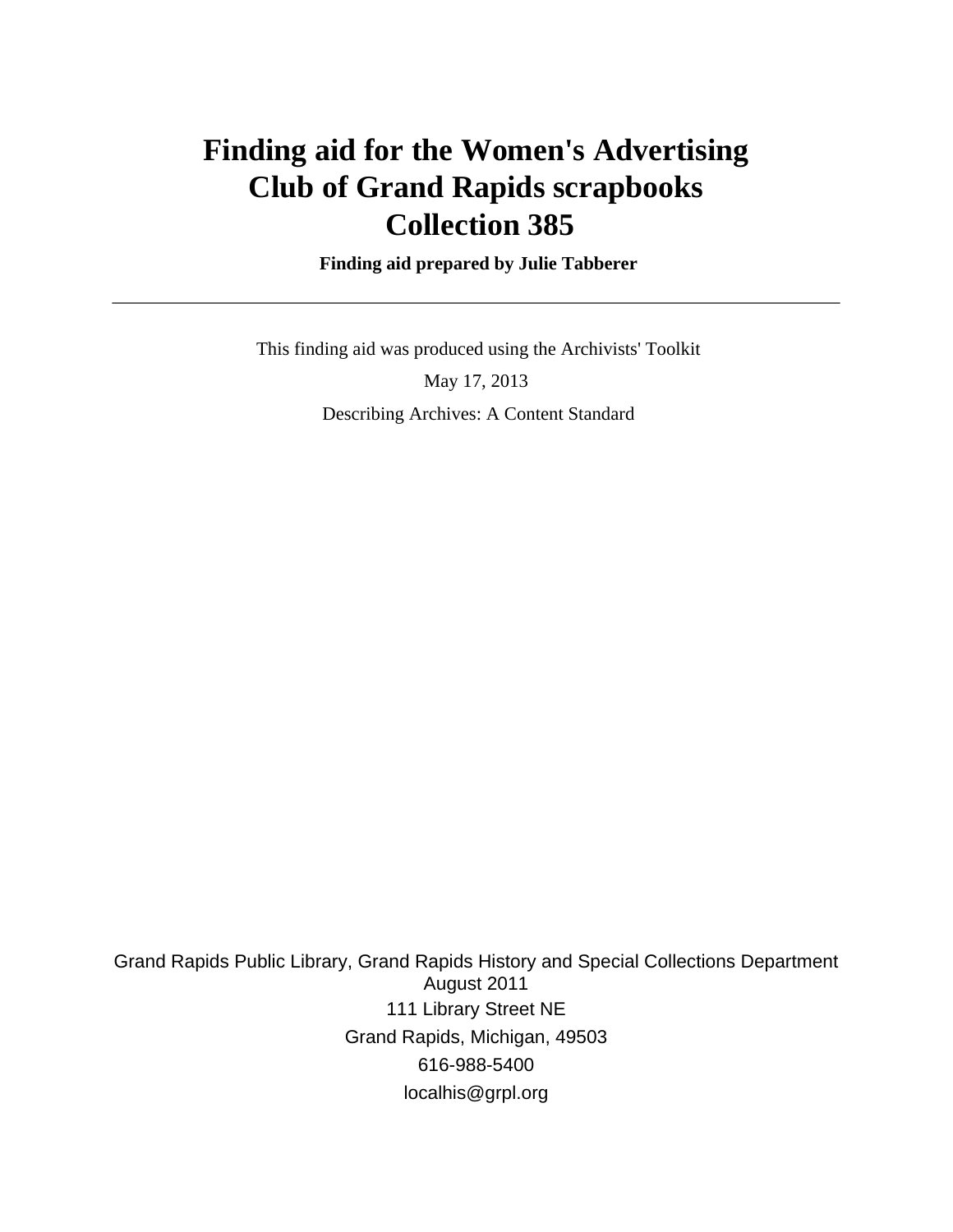## **Table of Contents**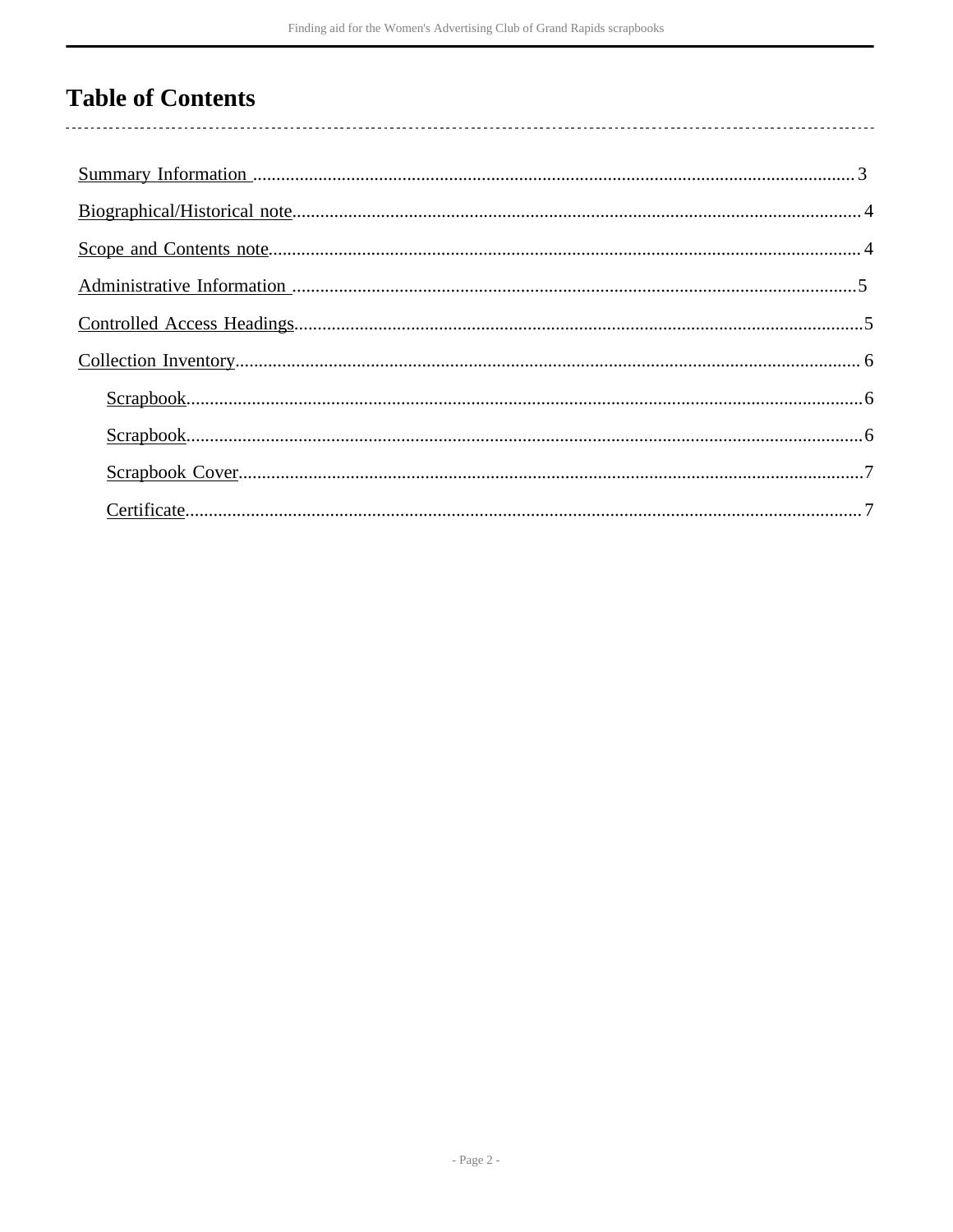## <span id="page-2-0"></span>**Summary Information**

| <b>Repository</b> | Grand Rapids Public Library, Grand Rapids History and Special<br><b>Collections Department</b>                                                                                                                                                                                                                                                                                                                                                                                                                                                                                                            |
|-------------------|-----------------------------------------------------------------------------------------------------------------------------------------------------------------------------------------------------------------------------------------------------------------------------------------------------------------------------------------------------------------------------------------------------------------------------------------------------------------------------------------------------------------------------------------------------------------------------------------------------------|
| <b>Creator</b>    | Women's Advertising Club of Grand Rapids.                                                                                                                                                                                                                                                                                                                                                                                                                                                                                                                                                                 |
| <b>Title</b>      | Women's Advertising Club of Grand Rapids scrapbooks                                                                                                                                                                                                                                                                                                                                                                                                                                                                                                                                                       |
| Date [inclusive]  | 1927-1976                                                                                                                                                                                                                                                                                                                                                                                                                                                                                                                                                                                                 |
| <b>Extent</b>     | 2.6 Linear feet                                                                                                                                                                                                                                                                                                                                                                                                                                                                                                                                                                                           |
| Language          | English                                                                                                                                                                                                                                                                                                                                                                                                                                                                                                                                                                                                   |
| <b>Abstract</b>   | The Women's Advertising Club of Grand Rapids was formed in 1927 in<br>Grand Rapids, Michigan. It provided professional and social activities for<br>women in the advertising business. This collection contains scrapbooks<br>maintained by the group, covering 1927 through 1976. The scrapbooks<br>provide information on individual businesswoman, as well as on the club's<br>activities and the advertising industry. The material in the scrapbooks<br>also reflects attitudes towards women in business, the effect of the Great<br>Depression and activities in Grand Rapids during World War II. |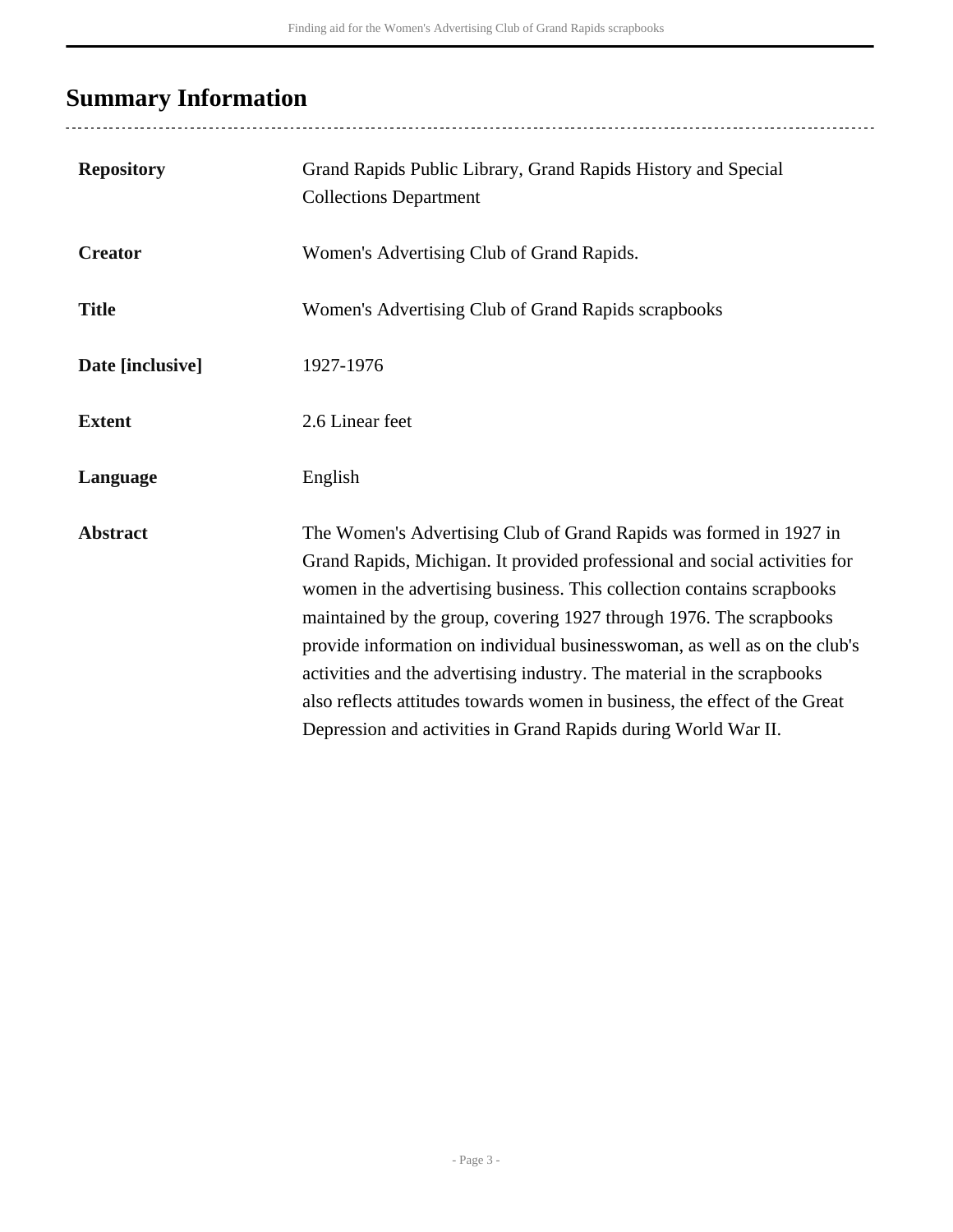### <span id="page-3-0"></span>**Biographical/Historical note**

The Women's Advertising Club of Grand Rapids was organized in January 1927. The stated purpose of the group was "to provide contact for Grand Rapids women in advertising and to create a friendly bond." In June of 1928, the group raised enough funds to become a member of the International Advertising Association. The club was also associated with the Advertising Federation of America (now the American Advertising Federation).

The organization began as more of a social group, but very early on the focus shifted to professional and educational opportunities. In the 1930s, members of the club taught classes at the Putnam School of the YWCA.

In 1976, the Women's Advertising Club celebrated their 50th anniversary. In connection with this celebration, they updated and gathered historical material related to the club. A flier for a May 1976 event invites the members to come see a "50 year old WAC scrapbook presented to a representative of the Ryerson Library for safekeeping and reference."

Notable members of the club include Nora Husted, Thelma Forsberg, Olive G. Jones, Carrie M. Coye, Eleanor Morrison, Virginia Bloomer and Edna Mae McIntosh.

### <span id="page-3-1"></span>**Scope and Contents note**

Scrapbooks and papers kept by the members of the Women's Advertising Club from 1927 through 1976. The material provides information on businesswomen during the time, as well as on the club's activities and the advertising industry.

The material in the collection reflects attitudes towards women in business, the effect of the Great Depression and activities in Grand Rapids during World War II. Also of note are items from 1968 reflecting a possible merger with the men's advertising club. Both the women's and the men's attitudes towards the merger are reflected through surveys, notes and other material.

The scrapbooks are arranged as found, which is mostly in chronological order. A history of the organization states that there were two scrapbooks: one from 1927 through 1949, the other from 1950 through the 1970s. The second scrapbook was said to be lost. This collection appears to contain the 1927-1949 scrapbook, plus additional material from the 1950s through 1970s. This additional material may be the lost scrapbook or may be material collected for their 50th anniversary in 1976. The scrapbooks appear to have been combined into one large scrapbook covering the years 1926-1975.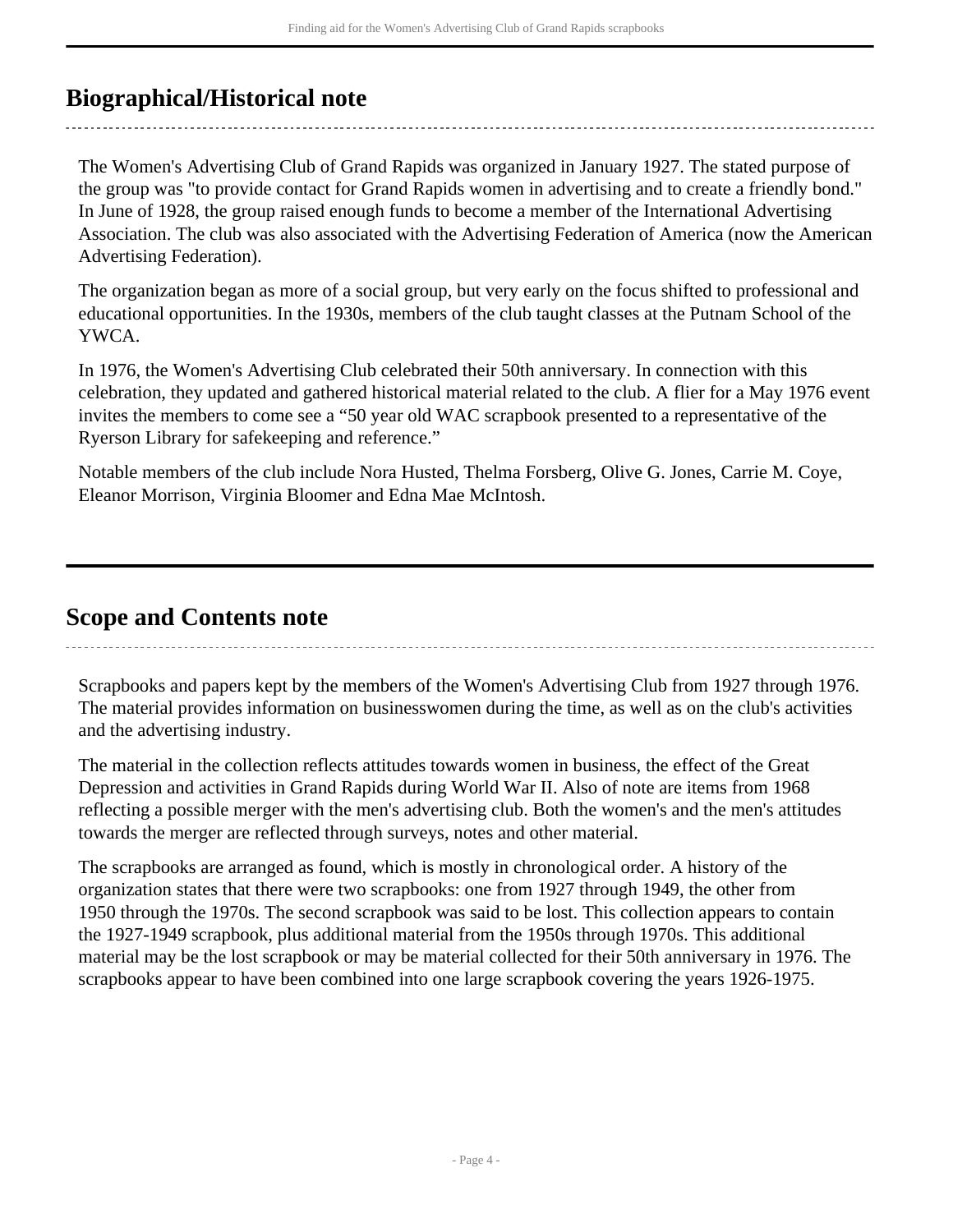### <span id="page-4-0"></span>**Administrative Information**

#### **Publication Information**

Grand Rapids Public Library, Grand Rapids History and Special Collections Department August 2011

#### **Immediate Source of Acquisition note**

Unknown, accession number 1986.223.

## <span id="page-4-1"></span>**Controlled Access Headings**

#### **Genre(s)**

• scrapbooks

#### **Geographic Name(s)**

• Grand Rapids (Mich.) -- History

#### **Subject(s)**

- Businesswomen -- Michigan -- Grand Rapids -- History
- Women -- Michigan -- Grand Rapids -- History
- Women in the advertising industry -- Michigan -- Grand Rapids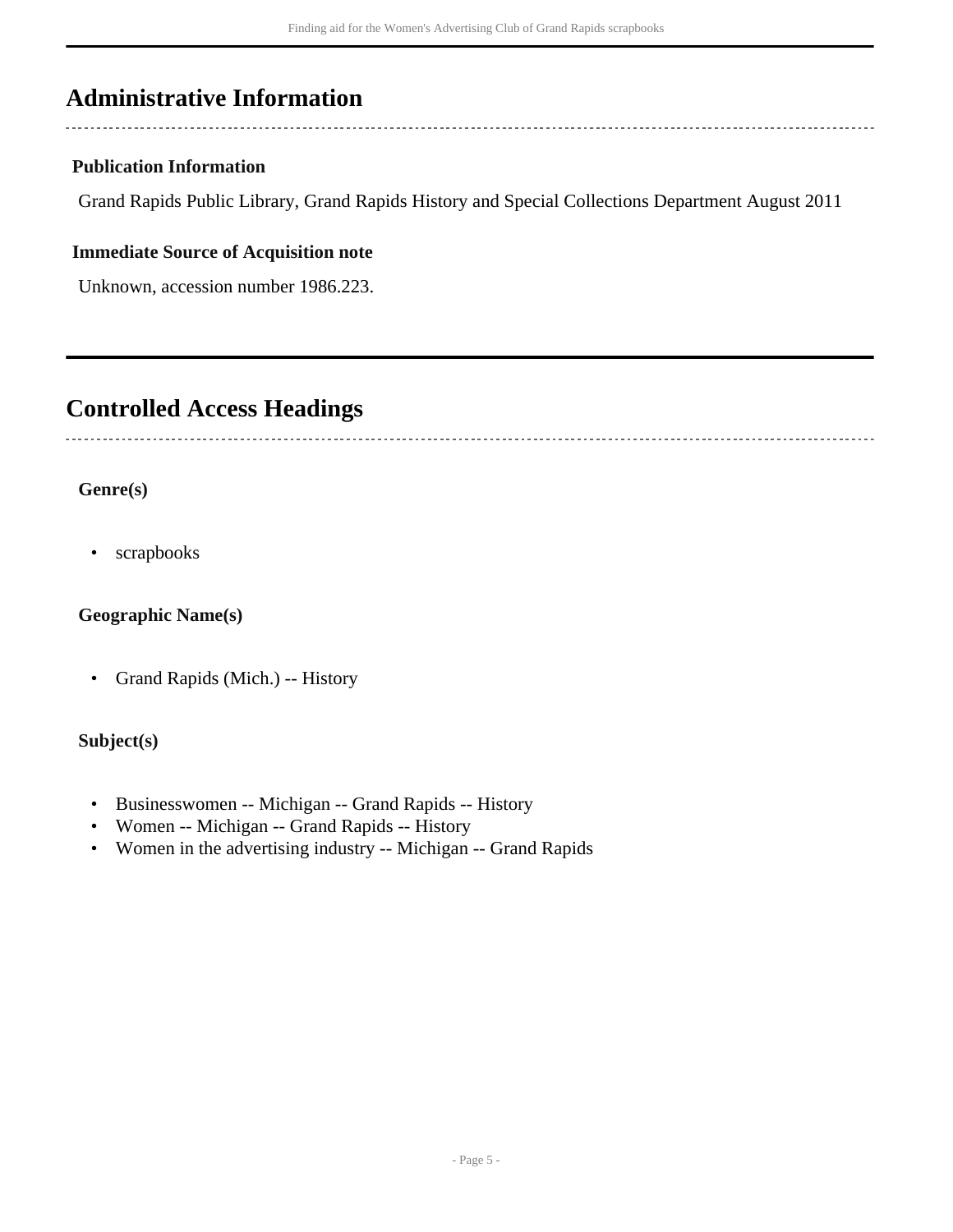## <span id="page-5-0"></span>**Collection Inventory**

<span id="page-5-1"></span>

|                                                                             | <b>Box</b>     | Folder         |
|-----------------------------------------------------------------------------|----------------|----------------|
| Scrapbook 1927-1929                                                         | $\mathbf{1}$   | $\mathbf{1}$   |
| Scrapbook 1929-1934                                                         | $\mathbf{1}$   | $\overline{2}$ |
| Scrapbook 1934-1972                                                         | $\mathbf{1}$   | 3              |
| Scrapbook: Papers 1950-1965                                                 | $\mathbf{1}$   | $\overline{4}$ |
| Scrapbook: Papers 1950 and 1968-1974                                        | $\mathbf{1}$   | 5              |
| Photographs                                                                 | $\mathbf{1}$   | 6              |
| <b>Scrapbook 1927-1976</b>                                                  |                |                |
|                                                                             | <b>Box</b>     | Folder         |
| National American Advertising Federation: Pamphlets, Convention<br>Programs | $\overline{2}$ | $\mathbf{1}$   |

<span id="page-5-2"></span>

| Constitution<br>. |  |  |
|-------------------|--|--|
|                   |  |  |